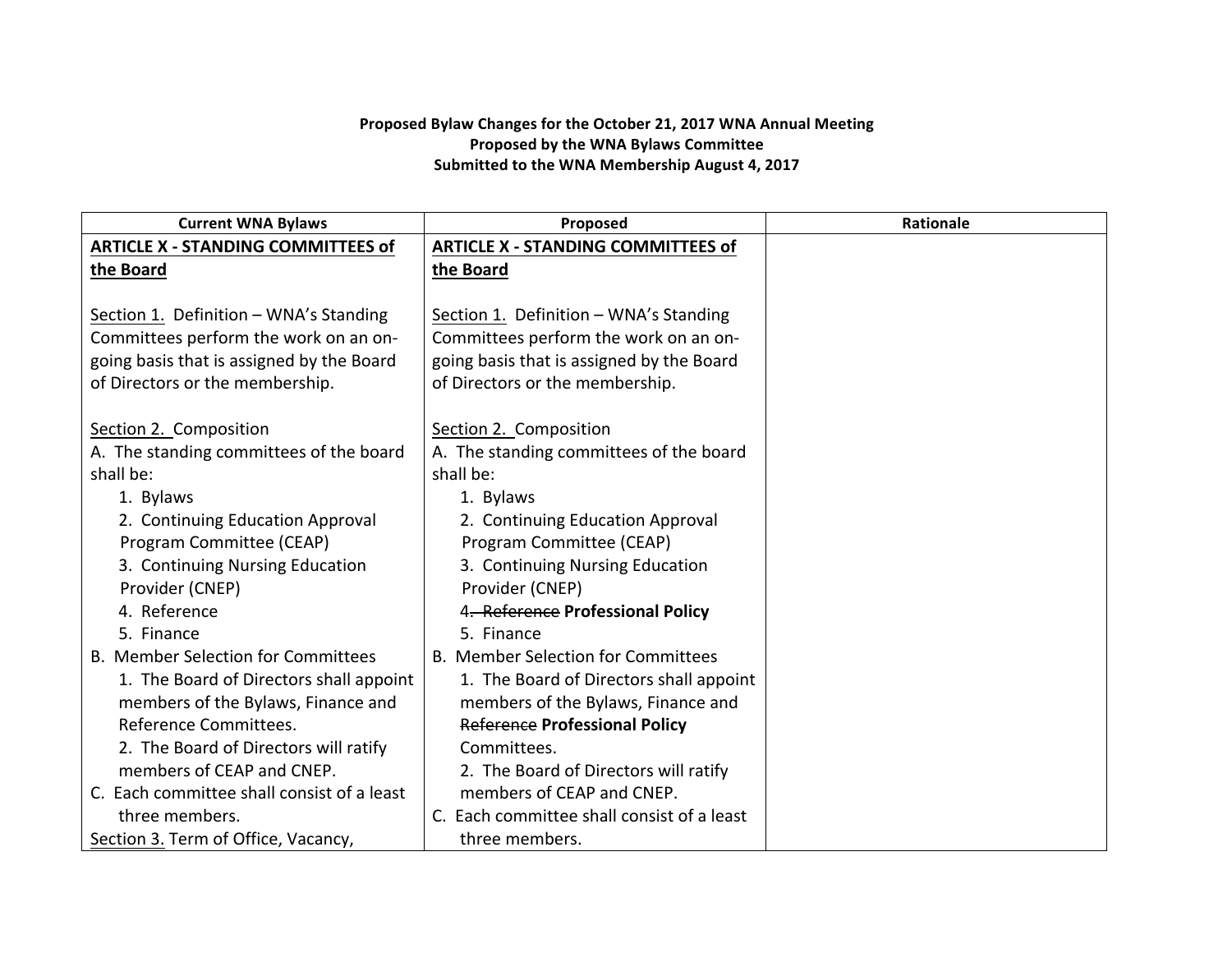| Removal                                     | Section 3. Term of Office, Vacancy,         |  |
|---------------------------------------------|---------------------------------------------|--|
| A. Terms for all committees shall be two    | Removal                                     |  |
| years.                                      | A. Terms for all committees shall be two    |  |
| B. Vacancies shall be filled by the WNA     | years.                                      |  |
| Board.                                      | B. Vacancies shall be filled by the WNA     |  |
| C. Absence from 2 consecutive meetings      | Board.                                      |  |
| may constitute a vacancy within the         | C. Absence from 2 consecutive meetings      |  |
| committee.                                  | may constitute a vacancy within the         |  |
|                                             | committee.                                  |  |
| Section 4. Meetings                         |                                             |  |
| A. The WNA Vice-President convenes the      | Section 4. Meetings                         |  |
| meetings of the Coordinating Cabinet.       | A. The WNA Vice-President convenes the      |  |
| B. Meetings can take place in-person or     | meetings of the Coordinating Cabinet.       |  |
| electronically                              | B. Meetings can take place in-person or     |  |
| C. Each committee shall meet at least       | electronically                              |  |
| once each year.                             | C. Each committee shall meet at least       |  |
| D. A quorum for the Committees shall be     | once each year.                             |  |
| 50% of the total number of members of       | D. A quorum for the Committees shall be     |  |
| that committee.                             | 50% of the total number of members of       |  |
|                                             | that committee.                             |  |
| Section 5. Responsibilities                 |                                             |  |
| A. Elect a chairperson at the first meeting | Section 5. Responsibilities                 |  |
| following the Annual Meeting.               | A. Elect a chairperson at the first meeting |  |
| B. Review the functions of the committee    | following the Annual Meeting.               |  |
| as written in WNA's Policy and              | B. Review the functions of the committee    |  |
| Procedures Manual.                          | as written in WNA's Policy and              |  |
| C. Adhere to allocations identified in the  | Procedures Manual.                          |  |
| operating budget.                           | C. Adhere to allocations identified in the  |  |
| D. Report and be accountable to the         | operating budget.                           |  |
| membership and the Board.                   | D. Report and be accountable to the         |  |
| E. Collaborate with the WNA Chief           | membership and the Board.                   |  |
| executive, or designee, in carrying out     | E. Collaborate with the WNA Chief           |  |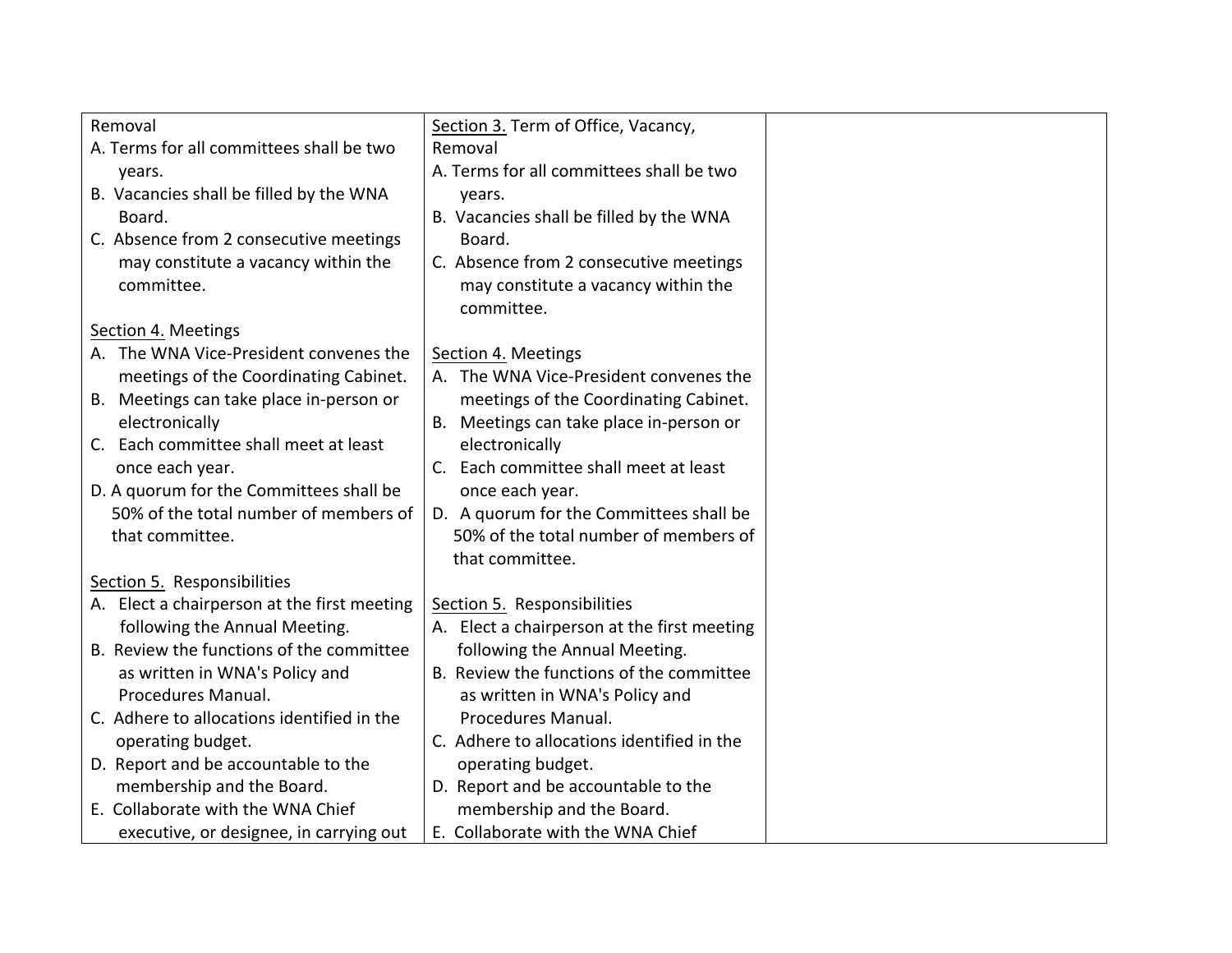| committee activities.                                                                                                                                                                                                                                                                                              | executive, or designee, in carrying out<br>committee activities.                                                                                                                                                                                                                                                   |  |
|--------------------------------------------------------------------------------------------------------------------------------------------------------------------------------------------------------------------------------------------------------------------------------------------------------------------|--------------------------------------------------------------------------------------------------------------------------------------------------------------------------------------------------------------------------------------------------------------------------------------------------------------------|--|
| <b>ARTICLE XI - NOMINATIONS AND</b><br><b>ELECTIONS</b>                                                                                                                                                                                                                                                            | <b>ARTICLE XI - NOMINATIONS AND</b><br><b>ELECTIONS</b>                                                                                                                                                                                                                                                            |  |
| Section 1. The WNA Nominating<br>Committee provides nominees for<br>Officers, Board of Directors, Councils and<br>Committees for whom the member can<br>elect.                                                                                                                                                     | Section 1. The WNA Nominating<br>Committee provides nominees for<br>Officers, Board of Directors, Councils and<br>Committees for whom the member can<br>elect.                                                                                                                                                     |  |
| Section 2. The Nominating Committee is<br>composed of six members all of whom<br>have been elected by the members.                                                                                                                                                                                                 | Section 2. The Nominating Committee is<br>composed of six members all of whom<br>have been elected by the members.                                                                                                                                                                                                 |  |
| Section 3. Meetings can take place in-<br>person or electronically.                                                                                                                                                                                                                                                | Section 3. Meetings can take place in-<br>person or electronically.                                                                                                                                                                                                                                                |  |
| Section.4. Nominations<br>A. In even numbered years the<br>Nominating Committee shall present a<br>slate of candidates for Vice President,<br>Secretary, three (3) Directors one of<br>whom is a Staff Nurse, 3 members of<br>each Council, and 3 Nominating<br>Committee Members,<br>B. In odd numbered years the | Section.4. Nominations<br>A. In even numbered years the<br>Nominating Committee shall present a<br>slate of candidates for Vice President,<br>Secretary, three (3) Directors one of<br>whom is a Staff Nurse, 3 members of<br>each Council, and 3 Nominating<br>Committee Members,<br>B. In odd numbered years the |  |
| Nominating Committee shall present a<br>slate of candidates for President (and<br><b>ANA Membership Assembly</b><br>Representative as President),                                                                                                                                                                  | Nominating Committee shall present a<br>slate of candidates for President (and<br><b>ANA Membership Assembly</b><br>Representative as President),                                                                                                                                                                  |  |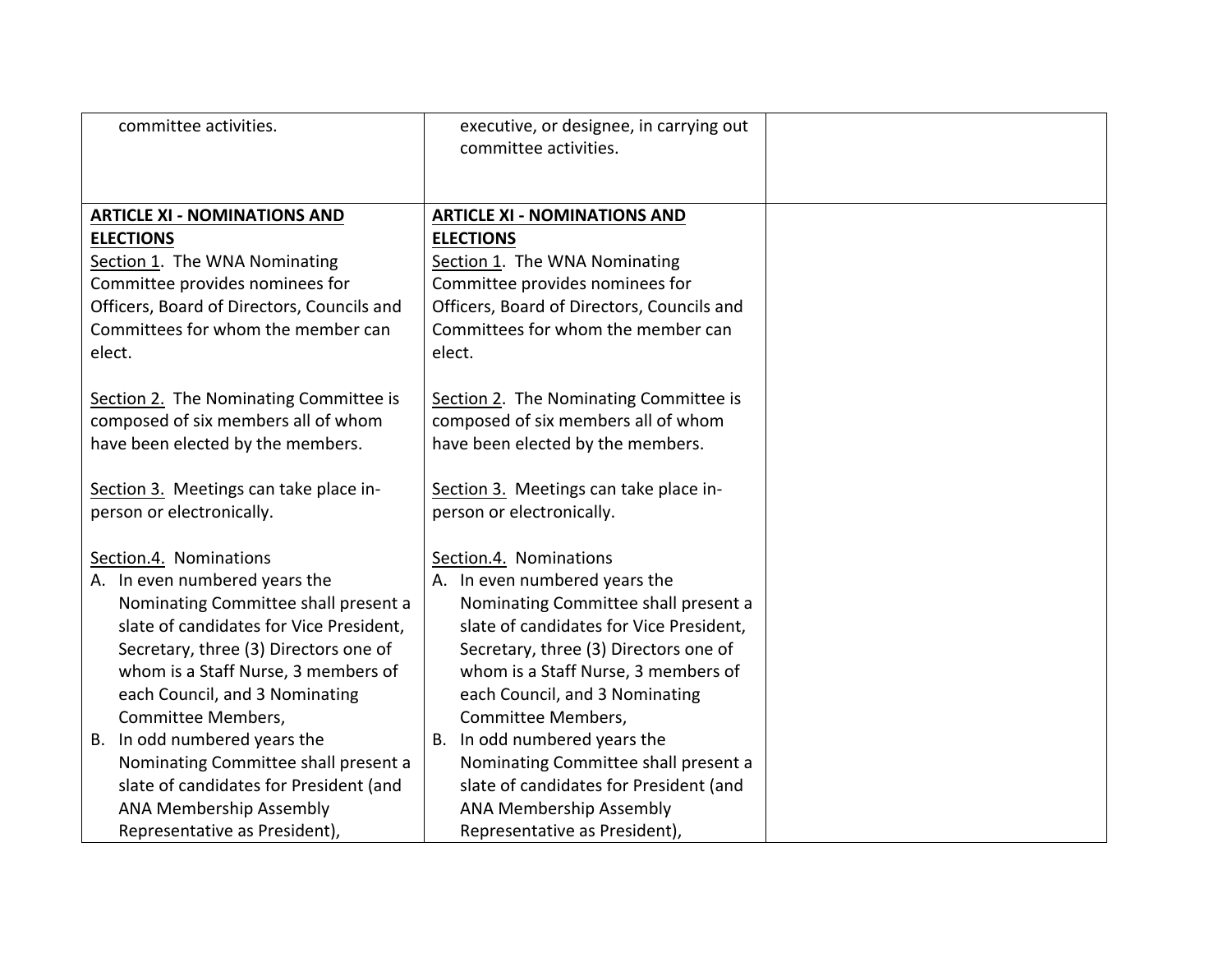| Treasurer, two (2) Directors one of          | Treasurer, two (2) Directors one of        |
|----------------------------------------------|--------------------------------------------|
| whom is an Advanced Practice                 | whom is an Advanced Practice               |
| Registered Nurse, three (3) members          | Registered Nurse, three (3) members        |
| of each Council, three (3) Nominating        | of each Council, three (3 )Nominating      |
| <b>Committee Members and another</b>         | <b>Committee Members and WNA</b>           |
| ANA representative to the ANA                | representatives and alternates to the      |
| Membership Assembly for a two-year           | <b>ANA Membership Assembly will be</b>     |
| term. The remaining representative           | based on the ANA Membership                |
| and alternates shall be elected for a 2-     | <b>Assembly Apportionment Policy</b>       |
| year term or until a successor is            | entitled "Representation of C/SNAs         |
| elected.                                     | and the IMD in the ANA Membership          |
| C. Ballots shall be constructed to provide   | Assembly". Membership Assembly             |
| for write-in candidates.                     | representatives shall be elected for a     |
| D. The ballot shall indicate that the        | two year term or until a successor is      |
| President is concurrently a candidate for    | elected. and another ANA                   |
| ANA Membership Assembly, to serve a 2-       | representative to the ANA                  |
| year term concurrent with serving as WNA     | Membership Assembly for a two year         |
| President.                                   | term. The remaining representative         |
|                                              | and alternates shall be elected for a 2-   |
| Section 5. Elections                         | year term or until a successor is          |
| A. Elections shall be held no more than      | elected.                                   |
| 90 days and not less than 30 days prior      | C. Ballots shall be constructed to provide |
| to the annual meeting of the WNA             | for write-in candidates.                   |
| membership, or as addressed in Article       | D. The ballot shall indicate that the      |
| IV, Section 3 A.2.                           | President is concurrently a candidate for  |
| B. All voting shall be by secret mail ballot | ANA Membership Assembly, to serve a 2-     |
| or electronic means. A plurality vote        | year term concurrent with serving as WNA   |
| elects. In the case of a tie, lot shall      | President.                                 |
| decide the election.                         |                                            |
|                                              | Section 5. Elections                       |
|                                              | A. Elections shall be held no more than    |
|                                              | 90 days and not less than 30 days prior    |